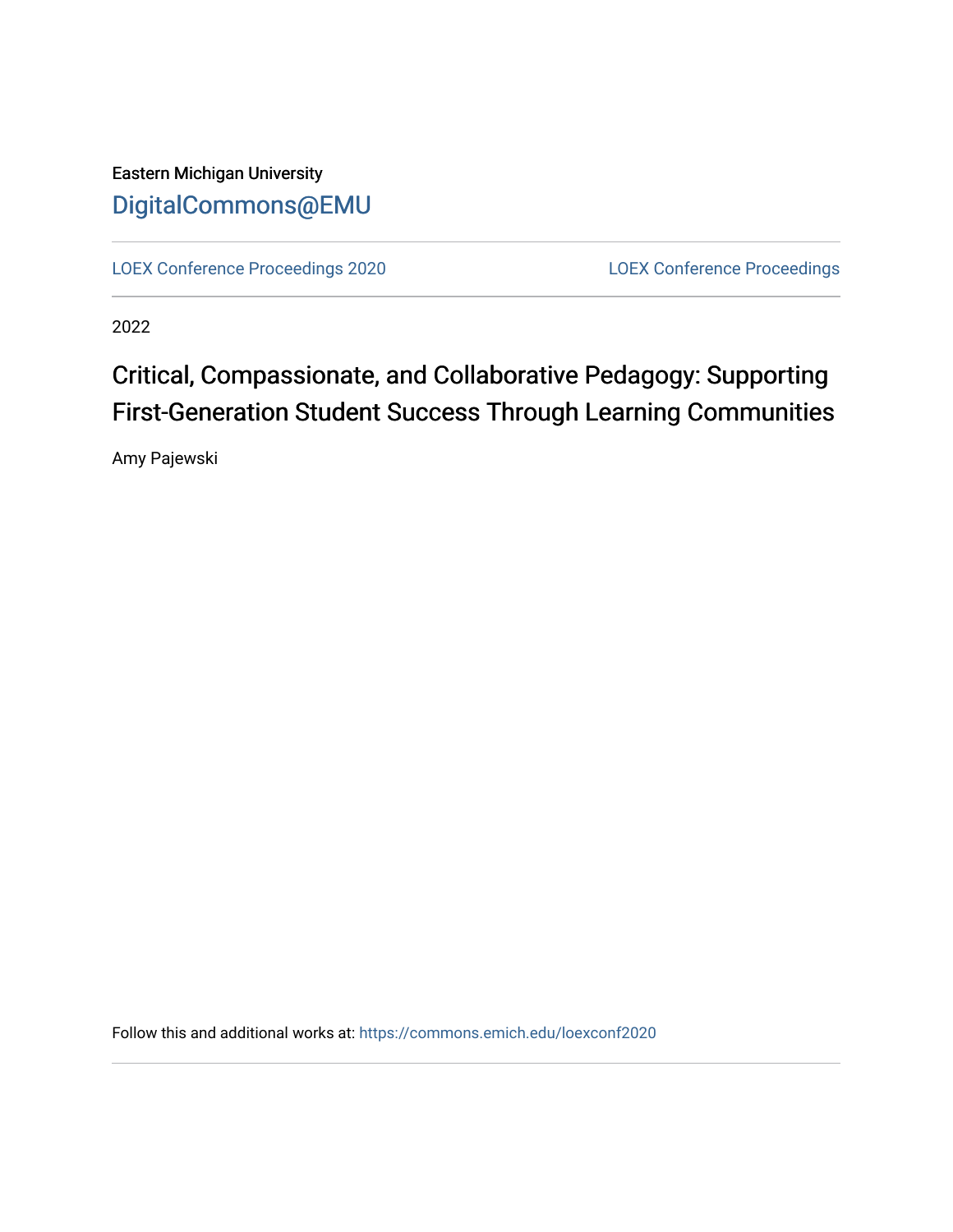# **Critical, Compassionate, and Collaborative Pedagogy: Supporting First-Generation Student Success through Learning Communities**

# **AMY PAJEWSKI**

#### **INTRODUCTION**

First-Generation college students (FGCS) comprise nearly 56% of students enrolled in post-secondary education today (NASPA, 2016), and are generally referred to as students whose parents have neither attended college nor earned a degree. Unlike continuing-generation students, FGCS are more likely to be students of color, immigrants, student-parents, low-income, and above the age of 24. According to Jehangir (2010), FGCS are often stereotypically categorized as "at-risk," and are perceived as students that need to be fixed or saved. Libraries and librarians are in the unique position to employ critical pedagogy and learning communities as a means of engaging, validating, and learning from FGCS by bringing their narratives and identities to the forefront through compassionate communication.

The term "critical compassionate pedagogy" first emerged with Hao (2011) and the perspective that educators should criticize institutional and classroom practices that place underserved students, such as FGCS, at a disadvantage. The four components of compassionate pedagogy include observation, feeling, need, and request. This pedagogical approach helps teachers and librarians better counter institutional barriers and practices that inhibit FGCS success. The hidden curriculum refers to the ways in which the cultural wealth of historically marginalized students is devalued or ignored in both what is taught, and how one teaches in the classroom. By engaging in compassionate communication in conjunction with critical pedagogy in a learning community, FGCS students can cultivate a sense of belonging and increase their involvement in social and academic areas, leading to an increase in retention.

In this interactive workshop for LOEX 2020, participants explored the four components of compassionate pedagogy observation, feeling, need, and request—to understand how librarians and FGCS can improve their pedagogical interactions in and out of the classroom. Then, in groups, participants developed a learning community framework for building curricular and pedagogical bridges that invite students' stories, experiences, and cultural wealth into their library and more broadly for the campus community. Participants' ideas, activities, and potential campus partners for their future FGCS learning community that challenge the isolation and marginalization their students experience on their campus are included in the appendices.

# **FGCS OVERVIEW**

According to NASPA, up to 56% of students enrolled in postsecondary education are first generation. Although there are varying definitions of the term "first generation," most agree that it refers to students whose parents have neither attended or earned a degree from a postsecondary institution. This is also the definition that West Chester University uses. Students who are first in their family to attend college are a diverse group who juggle numerous life roles and identities. Being a college student is one of these many identities, and it is viewed as an avenue for upward mobility for not only the student but also their family and community. Unlike students whose parents attended college, first-generation students are more likely to be students of color, immigrants, student-parents, low-income, and above the age of 24. Given the lack of financial resources, first-generation students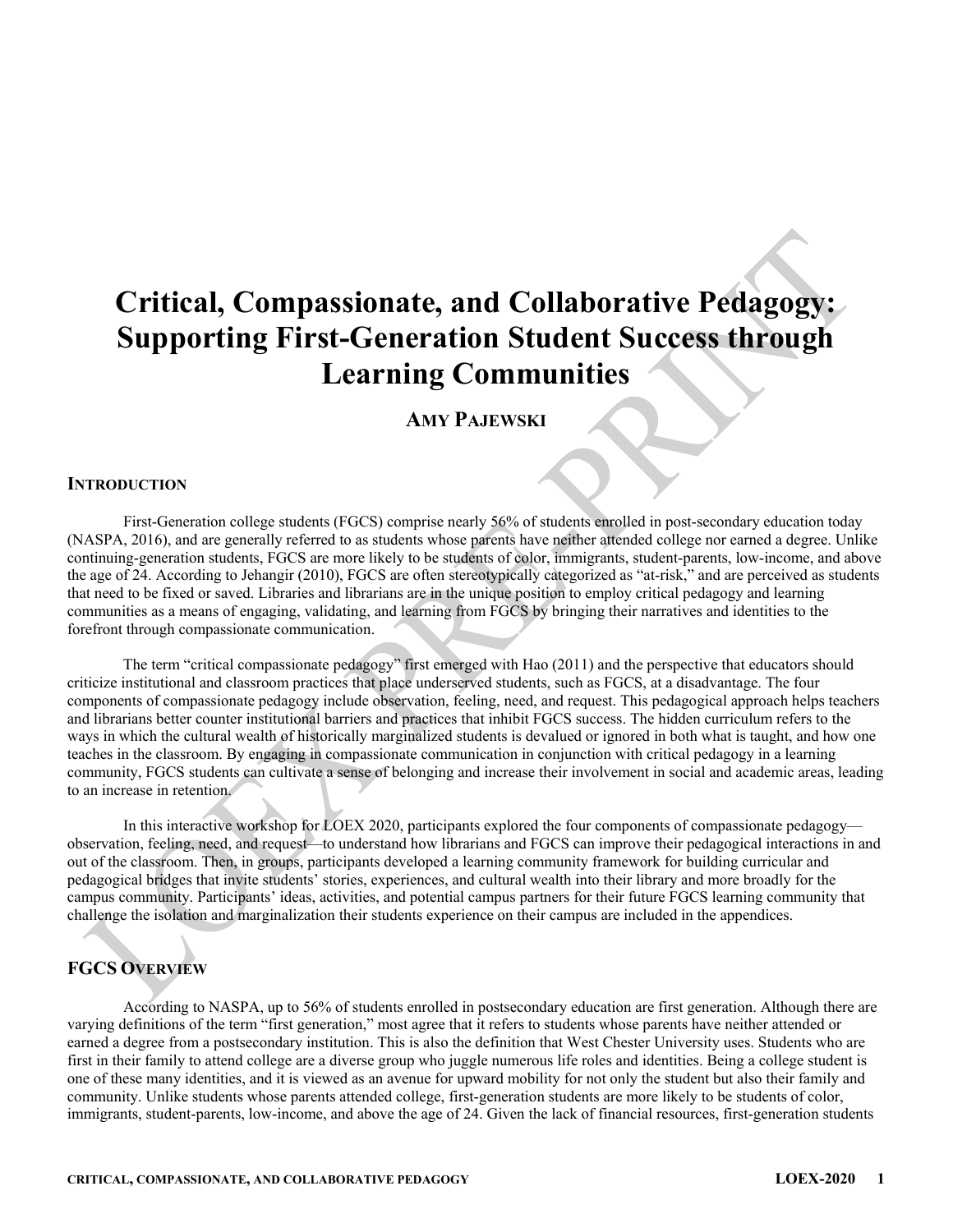are also more likely to live off-campus and work at least part-time, which constrains their academic and social integration on campuses.

Constraints on social and academic integration might explain why even though more and more first-generation students do attend college, not enough are earning a degree. In fact, first-generation students are the least likely subpopulation to earn a degree. The attrition rate of first-generation college students within the 1st year of college is 26% compared to 7% for their traditional counterparts. In public four-year institutions only 34% of first-generation students earned a bachelor's degree within six years compared to 66% of their peers (NASPA, 2016).

So, to understand the experience of first-generation students it is necessary to contextualize the ways in which these demographic constraints are translated into the feelings of isolation and marginalization, particularly at large, predominantly White institutions. Most first-generation students have to figure out how to navigate the complex path to college (e.g., financial aid, housing, registration) with little help from families who are not equipped with this navigational knowledge of the system sometimes this is referred to as the 'hidden curriculum.' Once they get into college, they carry not only their own individual hopes but often the aspirations of their families and communities.

Critical compassionate pedagogy through learning communities is one means of engaging, validating, and learning from first-generation students to bring their narratives, identities, and successes to the forefront of a university. By doing so, first gen students can begin to feel as though their prior experience and knowledge is accepted and gain friendships and meaningful connections on campus, which ultimately leads to higher retention rates.

#### **CRITICAL COMPASSIONATE PEDAGOGY**

Critical Compassionate Pedagogy (CCP) is a blend of Critical Pedagogy and Rosenberg's (2003) theory on Compassionate Communication strategy to intersect not only being critical about academia's role in oppression, but to also explicitly be compassionate educators. There are four components to this reflective pedagogy practice, and the following sections will provide a definition and some practical applications for each component. Those components are Observation, Feeling, Need, and Request and will provide the base theory for building a learning community.

#### **Observation**

As Rosenberg (2003) states, observation is the intent to observe without making an initial judgment or evaluation. As we already discussed, first gen students have been (stereo)typically categorized as at-risk students, and are perceived as students that need to be fixed, intervened, and saved. Due to systemic and institutional barriers in education, first gen students are often not asked what they need first before assumptions are made about them. By observing or surveying students, we can find out what students on our individual campuses need from us to help them succeed.

For example, librarians can:

- Observe first gen students working in the library—are they sometimes late to work? Can you ask them about their transportation needs, or if they possibly have another job or family need that makes it difficult for them to get to campus on time?
- Survey students to find out what they need from the library—maybe that looks like lockers for their stuff, or a quiet or private space for breastfeeding their child.
- Ask them what you can do specifically to help them learn.

#### **Feeling**

After observing these needs, we need to ask ourselves as educators how we feel about accommodating those requests. It is important that we examine our feelings toward FGS because we must be prepared to teach them in our classrooms and learning communities. If all we perceive of FGS is that they are at-risk and are likely to fail, then we are not prepared to teach them and only continue the process of under-serving them.

For example, librarians should:

- Examine their own assumptions about FGS
- Self-reflect on their own approaches to pedagogy and teaching
- Consider whether they are able to make adjustments that enhance the first gen experience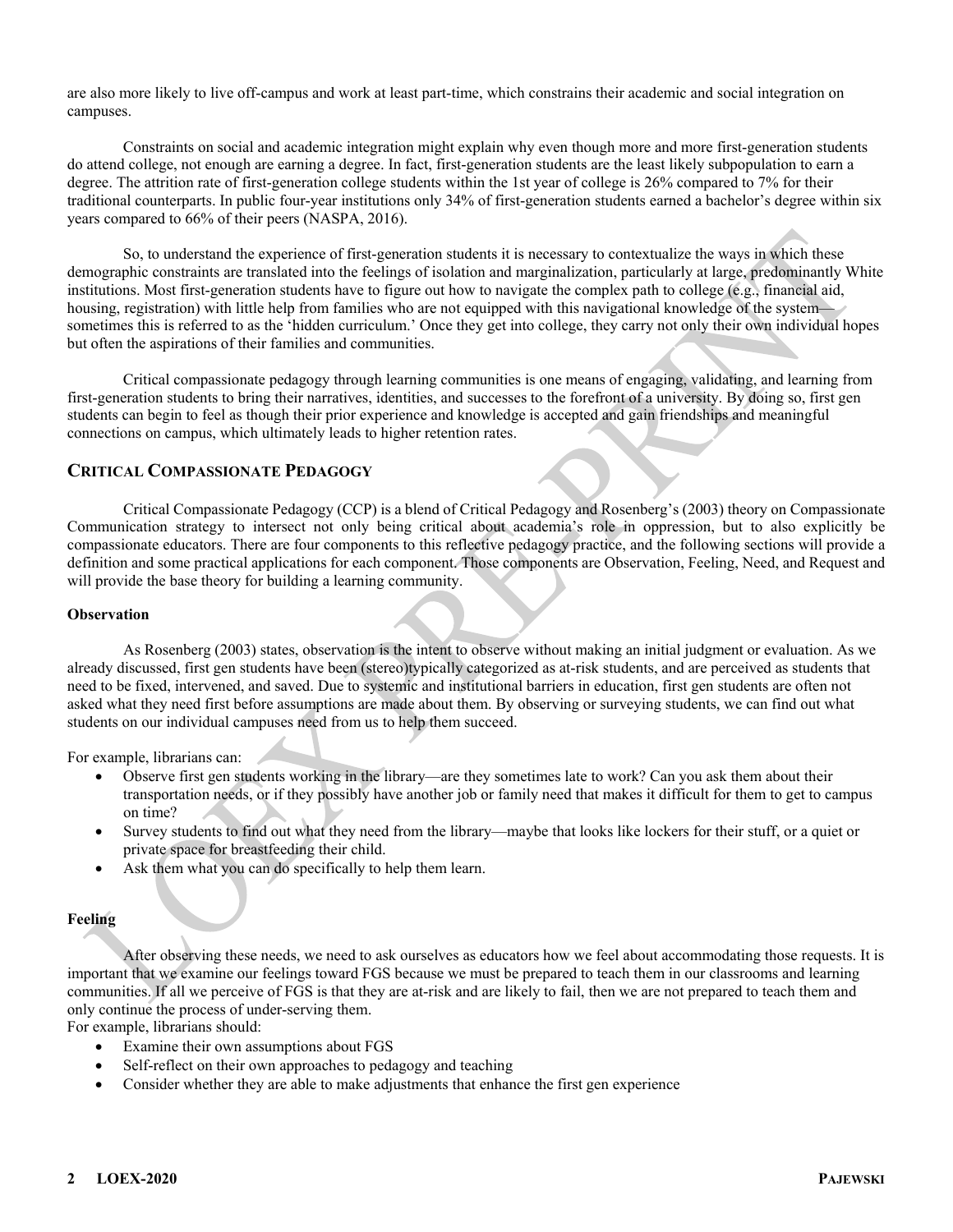#### **Need**

With our knowledge of how we feel about meeting the needs of FGS, we must ask what we need from our students and vice versa to create a culturally inclusive pedagogy.

For example:

- What kinds of pedagogy do we need to develop to help FGS succeed? This could look like encouraging faculty to include an assignment where students can discuss first-gen experiences. This empowers first gens to feel included and accepted in the academy— their voice as academic work.
- What do our FGS need from us to succeed in and out of our classroom or library? How can we be advocates for their success?

#### **Request**

Open communication and ask our students what they can do to become the best they can be not only while in the classroom, but also for their overall personal, academic, and professional development. Many first gen students might not know about the supports available across campus, and we are in a unique position as librarians to share that information while also not being the bearer of grades.

- Get out of the library and find ways to connect to other offices who are doing things for first gen students and see if you can get involved.
- Go back to observation—do you notice a student who comes to the research help desk who seems to need extra support beyond the library? Connect them.

Librarians and libraries really are the heart of campus. We serve as the connectors between students, faculty, staff, and the community. If we as librarians are able to apply these moments of compassion for students' needs, we can really change the course of their academic career. And one way to do that without our own credit-bearing class is to start a learning community where first gen students can meet, connect, and have their stories heard while also receiving academic support.

## **LEARNING COMMUNITY APPLICATIONS FOR LIBRARIES**

Research has demonstrated that learning communities can lend themselves to increase retention of historically marginalized students by cultivating a sense of belonging, increasing student involvement in both social and academic areas, and developing a supportive network of peers (Jehangir, 2010). Participants in this LOEX 2020 workshop then worked together to develop and build a framework for cultivating a learning community that is both compassionate, critical, and collaborative. Appendix B provides details regarding participant ideas towards in building their own campus learning community framework.

Considering the four components of Critical Compassionate Pedagogy, participants were asked to think of some goals or learning objectives that would be appropriate for a First Gen learning community at their libraries. This time allowed participants to think about their own students' needs, and think of some goals they would like students to leave with. Some examples of goals from my own work include:

- Bring the storied experiences of First Gen students out and validate them.
- Build connections among other First Gen students to help anchor them to campus.
- Connect students to supports across campus.
- Educate faculty on how best to support First Gen students in their classrooms.

Participants were then asked to think of some activities that could be incorporated in and out of the classroom that would help support those goals. Some examples of activities for my own goals are:

- Have students meet in the library for study hall/structured lab time, asking them of course when would work best and which modality is easiest.
- Provide definitions of commonly misunderstood campus lingo.
- Inform students of supports available and take the stigma out of it with my own narrative.
- Host an info session for faculty advisors on how to support First Gens.

Finally, participants were asked to think about how we can celebrate first gen students with larger events. What campus connections do we have that might want to partner on these events? More traditional learning communities are often between classrooms and living spaces--could we invite those folks into the library's learning community? This might look like:

• Creating a digital archive project of first gen student stories and experiences. Remember these students are not only first gen, but also the first generation to attend your institution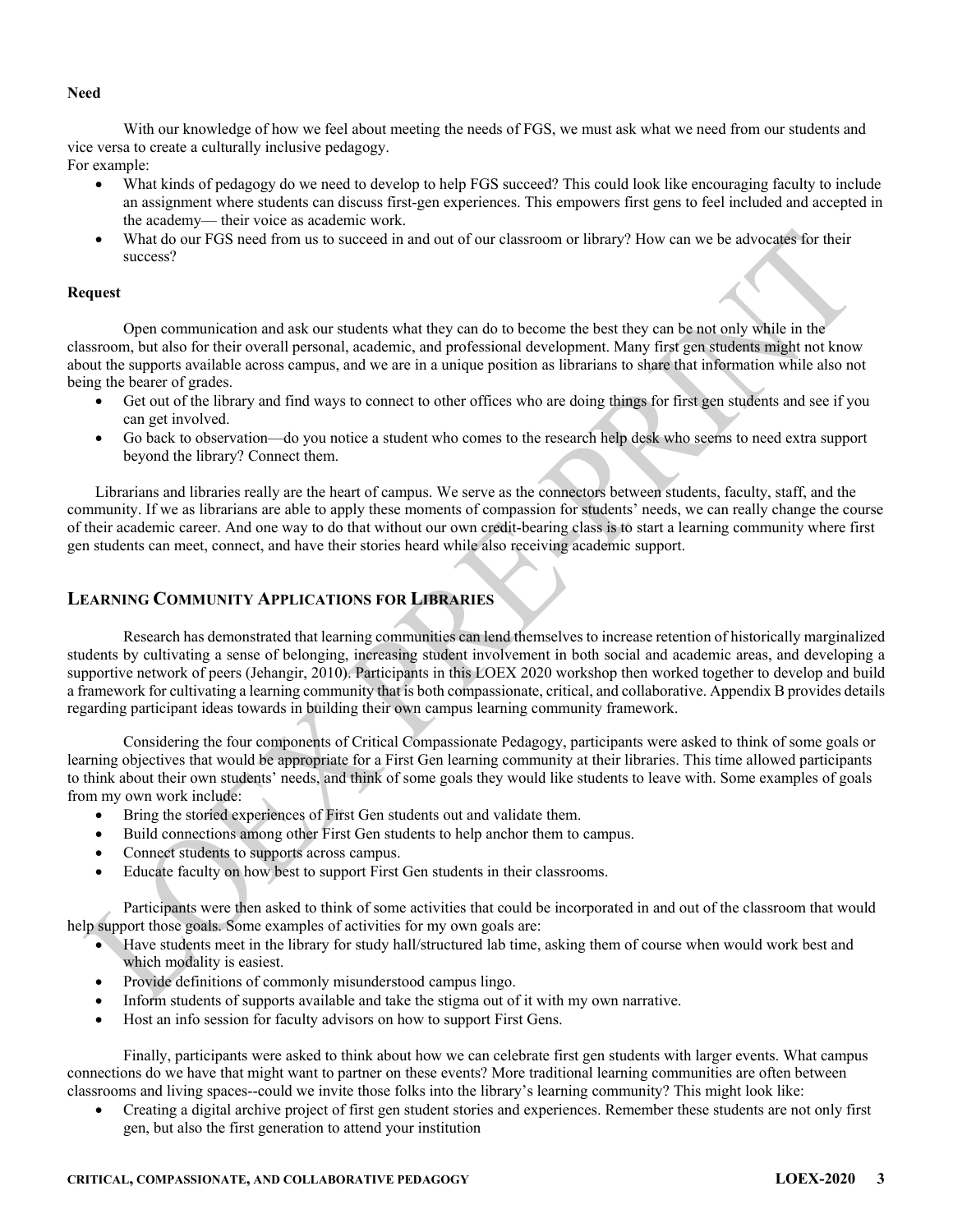• Host a first gen mixer

• Connect students with other first gen faculty/staff across campus—maybe a checkout a first gen professor event Potential Campus Partners:

- New student programs office
- Multicultural center
- Campus housing office, etc.

### **CONCLUSION**

First-generation students face a series of challenges to get to college and must take on new battles as they try to find their way on our campuses. One way to enrich their journey and enrich the academy is to draw on their cultural capital, bring their stories and lived experiences into the learning process, and allow them to voice and author their selves. Bringing the lived experience into the classroom or learning community is messy and imperfect, but its authenticity allows students to be co-teachers and participants in knowledge construction. In doing so, we build the necessary bridges to sustain students who have been marginalized and silenced. Supporting first gen students is not only mission critical, it's compassionate and necessary. We have an ethical obligation to support all student needs and by making small pedagogical changes to show we care and understand, and that we can help bridge the gap. Through the work of building a compassionate learning community, we were able to increase our 2nd year retention rate by 11%.

## **REFERENCES**

- Hao, R. N. (2011). Critical compassionate pedagogy and the teacher's role in first generation student success. New Directions for Teaching and Learning, 127, 91-98.
- Jehangir, R. (2010). Stories as knowledge: Bringing the lived experience of first generation college students into the classroom. Urban Education, 45(4), 533-553.
- NASPA (2016). First generation college students: Demographic characteristics and post-secondary enrollment. Retrieved from [https://firstgen.naspa.org/research-and-policy/national-data-fact-sheets-on-first-generation-college-students/national-data](https://firstgen.naspa.org/research-and-policy/national-data-fact-sheets-on-first-generation-college-students/national-data-fact-sheets)[fact-sheets](https://firstgen.naspa.org/research-and-policy/national-data-fact-sheets-on-first-generation-college-students/national-data-fact-sheets)

Rosenberg, M. B. (2003). Nonviolent Communication: A Language of Life (2nd ed.). Encinitas, CA: PuddleDancer Press.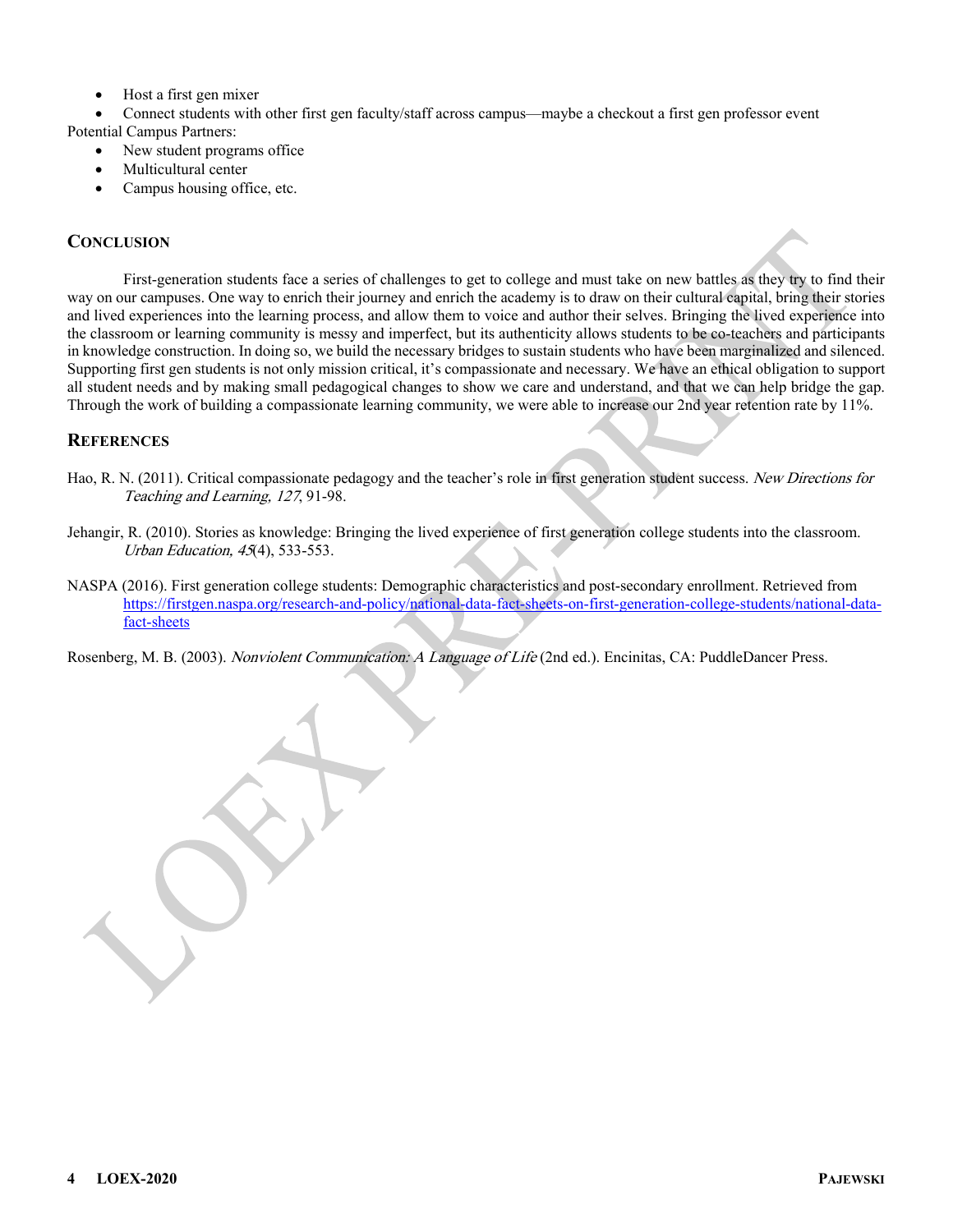# **APPENDIX A**

**Participant Activity: Describe first gen students in one word**

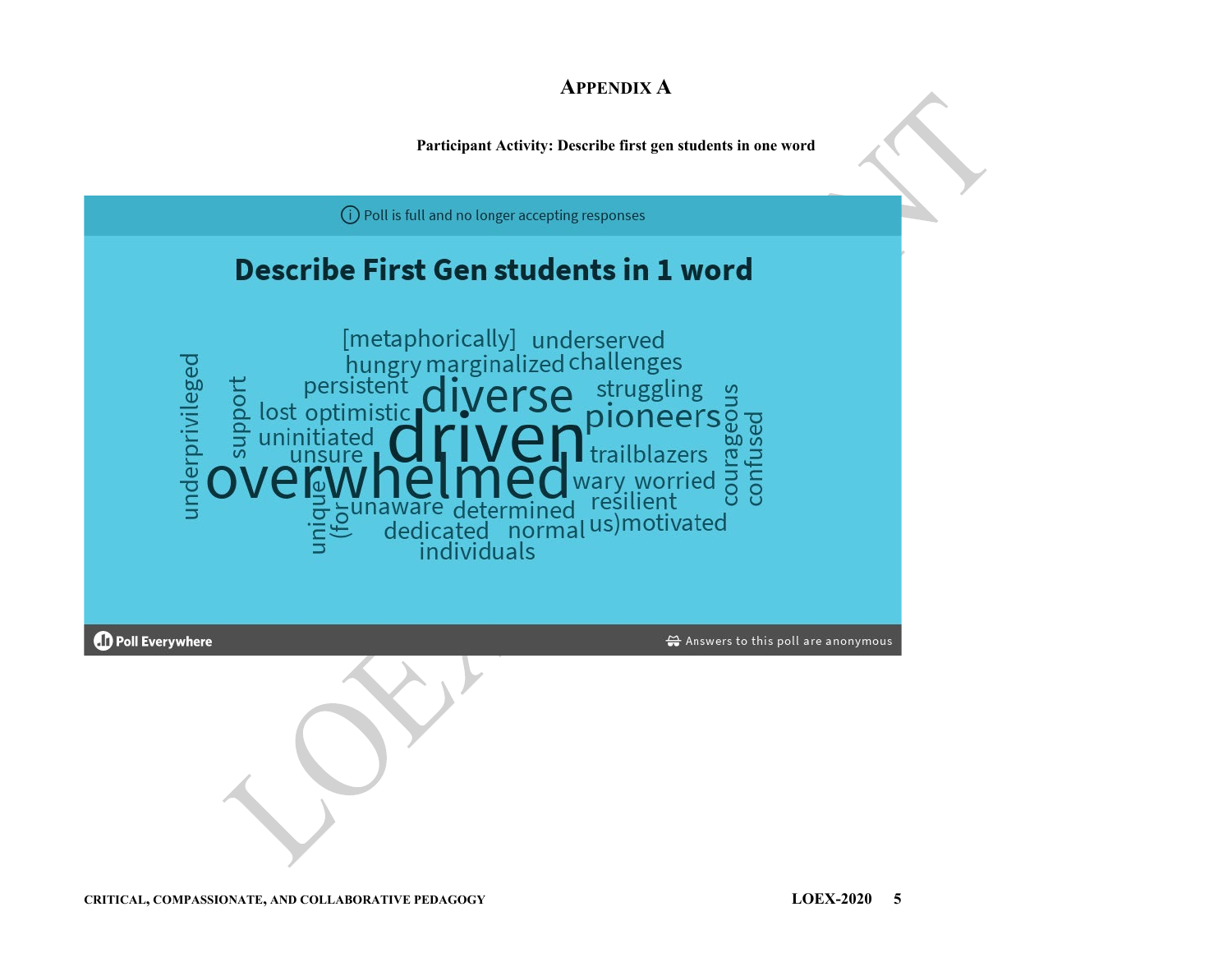# **APPENDIX B**

## **Participant Activity: Padlet Learning Community brainstorming notes**

|                                                                                                                          |                                                                                                                  |  |                                                                                                                     | Continued from bottom left |                     |                                                               |
|--------------------------------------------------------------------------------------------------------------------------|------------------------------------------------------------------------------------------------------------------|--|---------------------------------------------------------------------------------------------------------------------|----------------------------|---------------------|---------------------------------------------------------------|
| Title                                                                                                                    | <b>First Gen Learning Community Framework</b>                                                                    |  |                                                                                                                     |                            |                     |                                                               |
| <b>Description</b>                                                                                                       | let's brainstorm!                                                                                                |  | library orientation day, with lunch or breakfast                                                                    |                            |                     |                                                               |
| URL                                                                                                                      | https://padlet.com/amypajewski/qmyfpx8x02e42rzy                                                                  |  |                                                                                                                     |                            |                     |                                                               |
| <b>Builder</b>                                                                                                           | Amy Pajewski (amypajewski)                                                                                       |  | open house with free food                                                                                           |                            |                     |                                                               |
| <b>Created At</b><br><b>Subject</b>                                                                                      | 2020-05-03 23:48:32 UTC                                                                                          |  |                                                                                                                     |                            |                     |                                                               |
|                                                                                                                          | <b>Body</b>                                                                                                      |  | peer mentorship program                                                                                             |                            |                     |                                                               |
| Teaching activity ideas (small group/online/in-library)                                                                  |                                                                                                                  |  |                                                                                                                     |                            |                     |                                                               |
| Publication featuring 1st Gen faculty & staff                                                                            | https://mays.tamu.edu/wp-<br>content/uploads/2019/07/benefactor-2019.pdf                                         |  | First-gen student research day in archives; research                                                                |                            |                     |                                                               |
|                                                                                                                          |                                                                                                                  |  | institutional history.                                                                                              |                            |                     |                                                               |
| Point out that even though the institution has been                                                                      | I find that a lot of first gen students are from minority and                                                    |  | Student led Q&A sessions in partnership with relevant<br>campus communities, especially for intersectional concerns |                            |                     |                                                               |
| historically attended and funded by only generations of                                                                  | oppressed groups. It's hard to feel belonging to a place that                                                    |  |                                                                                                                     |                            |                     |                                                               |
| white men, that their contribution to the institution and<br>culture is what will make the institution even better. That | has historically rejected your presence. Perhaps identifying                                                     |  | Craft in-class activities that allow students to draw on their                                                      |                            |                     |                                                               |
|                                                                                                                          | voices that should be included and encouraging contribution                                                      |  | unique experiences and make connections to the academic                                                             |                            |                     |                                                               |
| their voice on campus and in in scholarship and the                                                                      | to archives: oral histories, student group papers,<br>crowdsourcing photos and ephemera from past first gens and |  | sphere.                                                                                                             |                            |                     |                                                               |
| archives is lacking and needed.                                                                                          |                                                                                                                  |  | Offering workshops in the library that addresses some                                                               |                            |                     |                                                               |
|                                                                                                                          | their time on campus                                                                                             |  | common challenges (hosting a workshop on financial                                                                  |                            |                     |                                                               |
|                                                                                                                          | Zine workshop                                                                                                    |  | literacy, for instance).                                                                                            |                            |                     |                                                               |
| focus groups                                                                                                             |                                                                                                                  |  | What activities could you do to meet your goals? Where                                                              |                            |                     |                                                               |
|                                                                                                                          |                                                                                                                  |  | would those activities take place?                                                                                  |                            |                     |                                                               |
| We have doe specific session where student could send in                                                                 |                                                                                                                  |  | Event ideas (larger events or partnerships in or out of                                                             |                            |                     |                                                               |
| questions before and did an activity with them                                                                           |                                                                                                                  |  | the library)                                                                                                        |                            |                     |                                                               |
| "Ask Me Anything" events with faculty, staff                                                                             |                                                                                                                  |  | How about a "celebrating one's heritage day."                                                                       |                            |                     |                                                               |
|                                                                                                                          |                                                                                                                  |  |                                                                                                                     |                            |                     |                                                               |
| Events connecting first year professors with first year                                                                  |                                                                                                                  |  | Campus wide resource brochure listing all of the supports                                                           |                            |                     |                                                               |
| students                                                                                                                 |                                                                                                                  |  | and offices                                                                                                         |                            |                     |                                                               |
| Welcome reception                                                                                                        | Our university held a welcome reception. Our library had a                                                       |  | Have library presence at events for first gen students                                                              |                            |                     |                                                               |
|                                                                                                                          | table. We also had 1st generation staff available.                                                               |  | hosted by other groups                                                                                              |                            |                     |                                                               |
| Have FG students proof your LibGuides or FAQs or                                                                         |                                                                                                                  |  | Zine about First Gen Students and Faculty                                                                           |                            |                     |                                                               |
| whatever you create                                                                                                      |                                                                                                                  |  |                                                                                                                     |                            |                     |                                                               |
| ask students to work together to                                                                                         |                                                                                                                  |  | Hosting student study sessions                                                                                      |                            |                     |                                                               |
|                                                                                                                          |                                                                                                                  |  |                                                                                                                     |                            |                     |                                                               |
|                                                                                                                          | Panel of 1st gen students sharing with                                                                           |  | Lightning talks for faculty about how to support FG                                                                 |                            |                     |                                                               |
|                                                                                                                          | faculty/instructors/frontline staff things that helped or hurt in                                                |  | students in various ways                                                                                            |                            |                     |                                                               |
|                                                                                                                          | classes                                                                                                          |  | Library social media posts highlighting librarians and staff                                                        |                            |                     |                                                               |
|                                                                                                                          |                                                                                                                  |  | who are first gen for First Gen Student Day.                                                                        |                            |                     |                                                               |
| ask students to draw on their experiences in the classroom                                                               |                                                                                                                  |  | Literacies programs: financial, information, digital, media,                                                        |                            |                     |                                                               |
|                                                                                                                          |                                                                                                                  |  | etc.                                                                                                                |                            |                     |                                                               |
| <b>Book Club</b>                                                                                                         | After reading the book, "Educated", myself I wondered if<br>students would be interested in a book club.         |  | art exhibit                                                                                                         |                            |                     |                                                               |
|                                                                                                                          |                                                                                                                  |  |                                                                                                                     |                            |                     |                                                               |
| We do a First Gen Stories event where we hear from a                                                                     |                                                                                                                  |  | human library event focused on first gen students                                                                   |                            |                     |                                                               |
|                                                                                                                          |                                                                                                                  |  |                                                                                                                     |                            |                     |                                                               |
| panel of FG Faculty and Staff, and it's a mixer for people to<br>exchange their FG stories with each other and connect   |                                                                                                                  |  | first gen oral history project                                                                                      |                            |                     |                                                               |
|                                                                                                                          |                                                                                                                  |  |                                                                                                                     |                            |                     |                                                               |
| with campus resources.<br>Make tutorials easy to access for intro research tasks,                                        |                                                                                                                  |  | Collaborate with Residence Life Department/Staff                                                                    |                            |                     | I've been fortunate to have developed a relationship over the |
| maybe even hosting them on a first gen LibGuide.                                                                         |                                                                                                                  |  |                                                                                                                     |                            | past 3 years or so. |                                                               |
| "navigating bureaucracy" workshop - pitched to all students                                                              |                                                                                                                  |  | work with the Academic Resource Center for a mixer.                                                                 |                            |                     |                                                               |
| not just 1st Gen students                                                                                                |                                                                                                                  |  |                                                                                                                     |                            |                     |                                                               |
| meet in library for orientation                                                                                          |                                                                                                                  |  | dinner<br>First Gen network/mixer                                                                                   |                            |                     |                                                               |
|                                                                                                                          |                                                                                                                  |  |                                                                                                                     |                            |                     |                                                               |
| Panel of grad students who were formerly 1st gen at that                                                                 |                                                                                                                  |  | Hosting a panel on first gen experience, w/ mix of faculty                                                          |                            |                     |                                                               |
| institution                                                                                                              |                                                                                                                  |  | and students.                                                                                                       |                            |                     |                                                               |
| Connect students to 1st gen staff in library.                                                                            |                                                                                                                  |  | Are there larger events, initiatives, or programs that would                                                        |                            |                     |                                                               |
|                                                                                                                          |                                                                                                                  |  | help FGCS feel a sense of belonging or heard?                                                                       |                            |                     |                                                               |
|                                                                                                                          |                                                                                                                  |  |                                                                                                                     |                            |                     |                                                               |